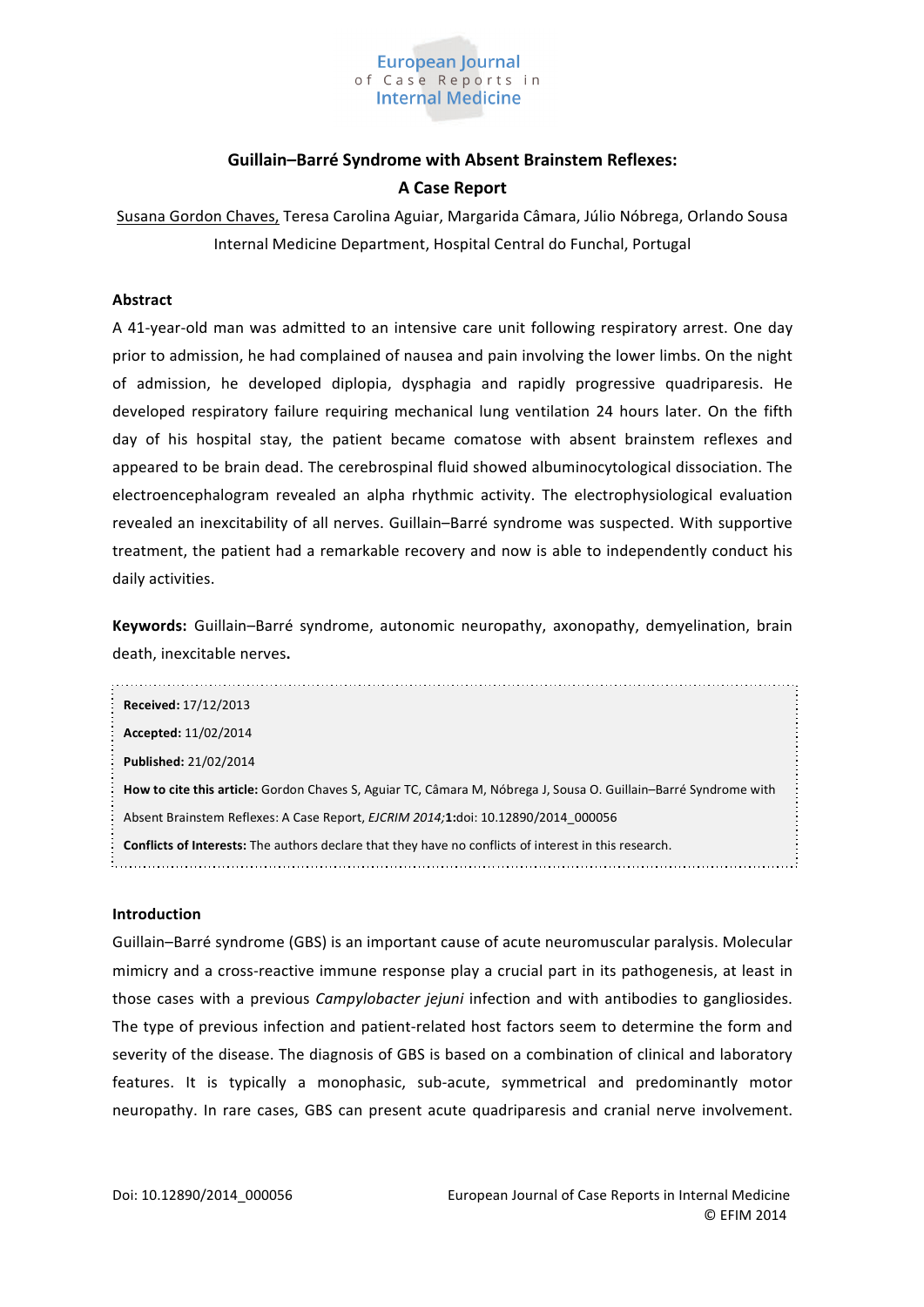We report the observation of a patient who presented a state mimicking cerebral death. In fact, the patient's efferent nerves were completely dysfunctional and he suffered from fulminant GBS with inexcitable peripheral nerves.

**European Journal** of Case Reports in **Internal Medicine** 

### **Case Report**

A 41-year-old man was admitted to the intensive care unit (ICU) following respiratory arrest. He had no previous or concurrent illnesses and was not taking any kind of medication.

There was no history of recent trauma or infection. One day prior to admission, he had complained of lower limb muscular pain and exhaustion. Twelve hours later, he developed diplopia and emesis.

| <b>CBC/Biochemistry</b>           | <b>Value</b>    | <b>Normal range</b> | <b>Unit</b>         |
|-----------------------------------|-----------------|---------------------|---------------------|
| Leucocytes                        | 10.9            | $4.5 - 11.0$        | 10 <sup>3</sup> /ul |
| Ervthrocytes                      | 4.31            | $4.5 - 6.5$         | $10^6$ /µl          |
| Haemoglobin                       | 13.4            | $13.0 - 18.0$       | g/dl                |
| <b>Platelets</b>                  | 347.0           | 150.0-450.0         | 10 <sup>3</sup> /ul |
| Urea                              | 43              | $8 - 53$            | mg/dl               |
| Creatinine                        | 0.79            | $0.7 - 1.2$         | mg/dl               |
| Sodium                            | 136             | $136 - 145$         | mEq/l               |
| Potassium                         | 3.9             | $3.5 - 5.10$        | mEq/I               |
| Chloride                          | 98              | 98-111              | mEq/I               |
| Calcium                           | 8.6             | $8.4 - 10.2$        | mg/dl               |
| <b>Creatine kinase</b>            | 49.0            | 5171.0              | UЛ                  |
| <b>AST</b>                        | 30              | $10 - 50$           | UЛ                  |
| <b>ALT</b>                        | 48              | $17 - 63$           | UЛ                  |
| C-reactive protein                | 5.5             | 56.10               | mg/l                |
| <b>CSF</b> examination            | <b>Value</b>    | <b>Reference</b>    | <b>Unit</b>         |
| Appearance                        | Clear           |                     |                     |
| Cells                             | <1              | $0 - 5$             | cells               |
| Glucose                           | 67.4            | 40.0-70.0           | mg/dl               |
| Protein                           | 92.0            | $15.0 - 45.0$       | mg/dl               |
| <b>Serologies: blood/CSF</b>      |                 |                     |                     |
| <b>TORCH</b>                      | Negative        |                     |                     |
| <b>Respiratory virus</b>          | Negative        |                     |                     |
| Enterovirus                       | Negative        |                     |                     |
| <b>EBV</b>                        | <b>Negative</b> |                     |                     |
| <b>VDRL</b>                       | Negative        |                     |                     |
| <b>Borrelia</b>                   | Negative        |                     |                     |
| Mycoplasma pneumonia              | Negative        |                     |                     |
| <b>HIV 1, 2</b>                   | Negative        |                     |                     |
| Hepatitis A, B, C                 | Negative        |                     |                     |
| <b>H1N1</b> virus                 | Negative        |                     |                     |
| Campylobacter jejuni              | Negative        |                     |                     |
| <b>Antiganglioside antibodies</b> |                 |                     |                     |
| GM1, GM1b, GD1a, GAINAc-GD1a      | Negative        |                     |                     |
| GQ1b, GD3, GT1a                   | Negative        |                     |                     |
| Imagiology exams                  |                 |                     |                     |
| CT scan                           | Normal          |                     |                     |
| <b>MRI</b>                        | Normal          |                     |                     |

Table 1 - Laboratory Tests

At admission, he had sixth left cranial nerve paralysis, hypophonia, dysphagia and sensory ataxia. Twelve hours after admission, he was unresponsive and developed gasping respiration. He required immediate intubation and mechanical ventilation due to respiratory arrest. No sedative drugs had been administered.

On examination, he was apyrexial, his heart rate was 85 beats/min and arterial blood pressure was 140/80 mmHg. His pupils were 5 mm wide and did not react to light. There was no voluntary ocular, facial, tongue or pharyngeal movement. The limbs were flaccid and immobile. Motor power was grade 0 (Medical Research Council grade) in all four limbs and deep tendon reflexes were absent. On the fifth day of his hospital stay, the patient became comatose with no cephalic or peripheral response to

pain and no corneal and gag reflexes. Vestibulo-ocular and oculo-cephalic reflexes were absent. Tests indicated the absence of all brainstem reflexes and he appeared to be brain dead. Initial and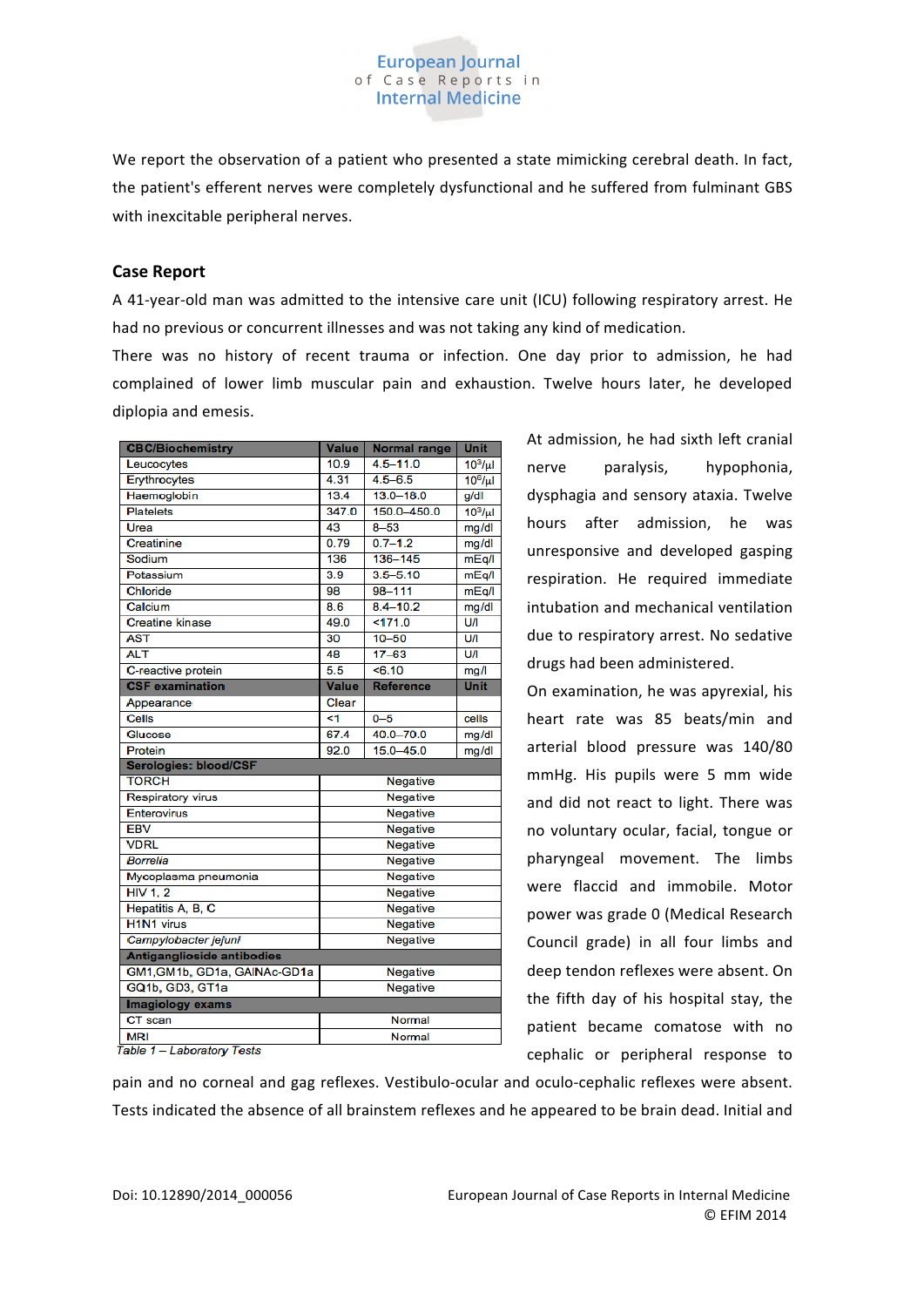

complementary laboratory tests performed, as shown in *Table 1*, were all normal or negative.

An examination of cerebral fluid showed it to have normal pressure, be clear and colourless, and have a protein concentration of 92 mg/dl (normal <45 mg/dl). It contained 1 mononuclear cell/mm3 and 67.9 mg/dl of glucose (blood glucose was 87 mmol/l). Due to this albuminocytological dissociation, a diagnosis of GBS was suspected.

CT scan and brain magnetic resonance imaging were normal. An electroencephalogram (EEG) carried out on the sixth day of hospitalization revealed posterior alpha activity. Nerve conduction studies and needle electromyography (EMG) were performed on the eighth hospital day. All the motor and sensory nerves were unexcitable.

| Day 1 (admission)      | Left VI CN palsy<br>٠<br>Dysphonia<br>٠                     |  |  |
|------------------------|-------------------------------------------------------------|--|--|
|                        | Dysphagia<br>٠                                              |  |  |
|                        | Sensory ataxia<br>٠                                         |  |  |
| Day 1 (12 hours later) | Acute respiratory failure                                   |  |  |
| Day 2                  | Arreflexic tetraplegia<br>٠                                 |  |  |
|                        | Arterial hypertension difficult to control<br>٠             |  |  |
| Day 5                  | <b>Fixed dilated pupils</b><br>٠                            |  |  |
|                        | Absent vestibulo-ocular and oculo-cephalic reflexes<br>٠    |  |  |
|                        | Loss of corneal and gag reflex<br>٠                         |  |  |
| Day 18                 | Opens eyes at request<br>٠                                  |  |  |
| Month <sub>2</sub>     | Normal eve movements<br>٠                                   |  |  |
|                        | Bilateral facial palsy (+right side)<br>٠                   |  |  |
|                        | <b>Swallows</b><br>٠                                        |  |  |
|                        | Absent gag reflex<br>٠                                      |  |  |
|                        | <b>Bilateral shoulder movements</b><br>٠                    |  |  |
|                        | <b>Tetraparesis</b><br>٠                                    |  |  |
|                        | Absent deep tendon reflexes<br>٠                            |  |  |
| Month <sub>3</sub>     | Spontaneous ventilation<br>٠                                |  |  |
|                        | Gait with bilateral support<br>٠                            |  |  |
| Month <sub>9</sub>     | Hand amyotrophy.<br>٠                                       |  |  |
|                        | Distal tetraparesis<br>٠                                    |  |  |
|                        | Absent proprioception                                       |  |  |
|                        | Bilateral facial palsy (inconspicuous)                      |  |  |
| Today                  | Gait with one side support and with no support on even<br>٠ |  |  |
|                        | ground                                                      |  |  |
|                        | Hand amyotrophy<br>۰                                        |  |  |
|                        | <b>Distal tetraparesis</b><br>$\blacksquare$                |  |  |
|                        | Absent distal proprioception<br>٠                           |  |  |
|                        | Stocking-and-glove sensory loss<br>٠                        |  |  |
|                        | Distal loss of light touch<br>٠                             |  |  |
|                        | <b>Dysaesthesias</b><br>٠                                   |  |  |
|                        | Absent deep tendon reflexes                                 |  |  |
|                        | Physically independent for routine activities               |  |  |

Table 2 - Neurologic evolution

The patient was first treated (first 5 days) with IV immunoglobulin, 35 g/day, with no neurological response. Immediately after, he was treated with six plasma exchanges and repeated IV immunoglobulin (5 more days).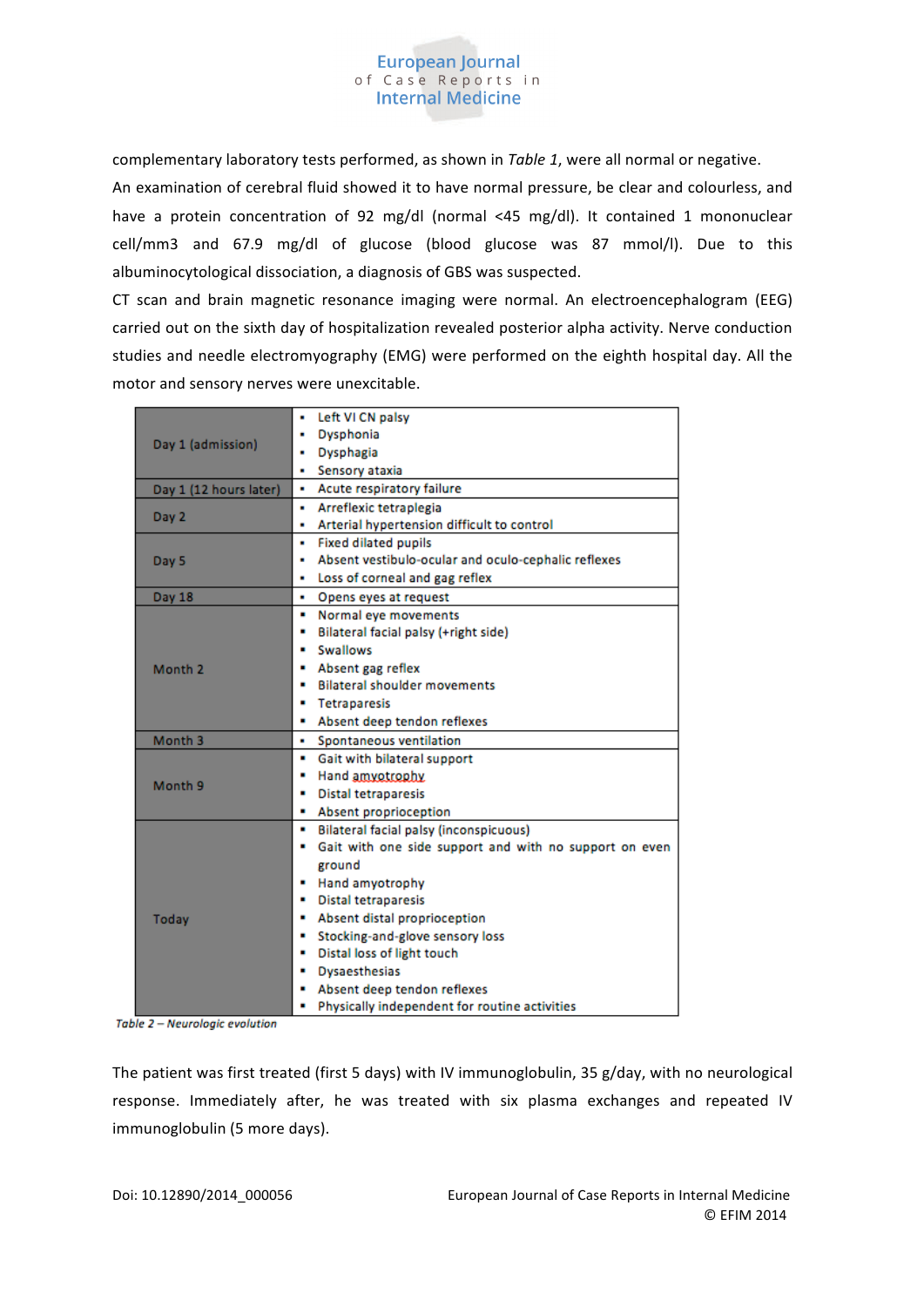

The repeated neurological examinations during the first month are shown in *Table 2*.

A tracheotomy was performed 2 days after admission and weaning from mechanical ventilation was started 2 months later. Three months later, spontaneous ventilation was possible without oxygen. He was able to communicate with staff and relatives. Nowadays, our patient is able to walk unaided on even ground. His hands are still amyotrophic, and distal proprioception and deep tendon reflexes are still absent. He has stocking-and-glove sensory loss, distal loss of light touch and dysaesthesias. He is physically independent for routine activities.

#### **Discussion**

Fulminant GBS mimicking brain death is a rare occurrence, with about 20 cases reported in the literature[1-4]. As with milder forms, there is a slight male predominance, with peak presentation in the fifth decade of life, often with a history of a recent minor respiratory or gastrointestinal illness.

Our patient was a 41-year-old man with no history of recent trauma or infection. The most relevant feature of this case was the initial clinical presentation. He rapidly progressed to fulminant GBS with complete efferent nerve dysfunction resulting in flaccid quadriplegia, total areflexia, absent brainstem reflexes and respiratory paralysis. Hypothermia, metabolic derangements and exposure to drugs or toxins were ruled out. Nevertheless, our patient did not meet the criteria for brain death declaration<sup>5</sup>, as there was no consistent aetiology, which is an inescapable requirement. Absent response with a peripheral nerve stimulator as well as a normal imaging study of the brain and a normal EEG prompted a search for a peripheral cause. Presenting history and rapidly progressive areflexic paralysis, as well as the 'albumin-cytological dissociation' in the cerebrospinal fluid studies, suggested the diagnosis of GBS.

When confronted with a patient in a 'comatose state', the diagnosis of GBS does not seem apparent. Pupillary abnormalities have rarely been described<sup>4</sup> and our patient had total ophthalmoplegia, not mentioned in the criteria for the diagnosis of GBS. Miller-Fisher syndrome, a rare variant of GBS that typically presents with the classic triad of ataxia, areflexia and ophthalmoplegia, should always be suspected in such presentations[1]. Fulminant GBS has a poor recovery rate with permanent disabling weakness<sup>2</sup>. The different therapeutic methods are specified in only some cases. It is therefore difficult to establish treatment guidelines for these types of patients. In addition, in a recent study of patients with GBS, including those with unexcitable nerves, the outcomes in response to plasma exchange or infusion of gamma globulin, or a combination of both treatments, did not differ<sup>3</sup>. Most patients had a prolonged ICU stay and at the time of discharge they were physically dependent for routine activities. Death occurred in some cases caused mainly by cardiac arrest related to dysautonomia[4]. Our patient recovered progressively and presently he can carry out routine activities independently. GBS with absent